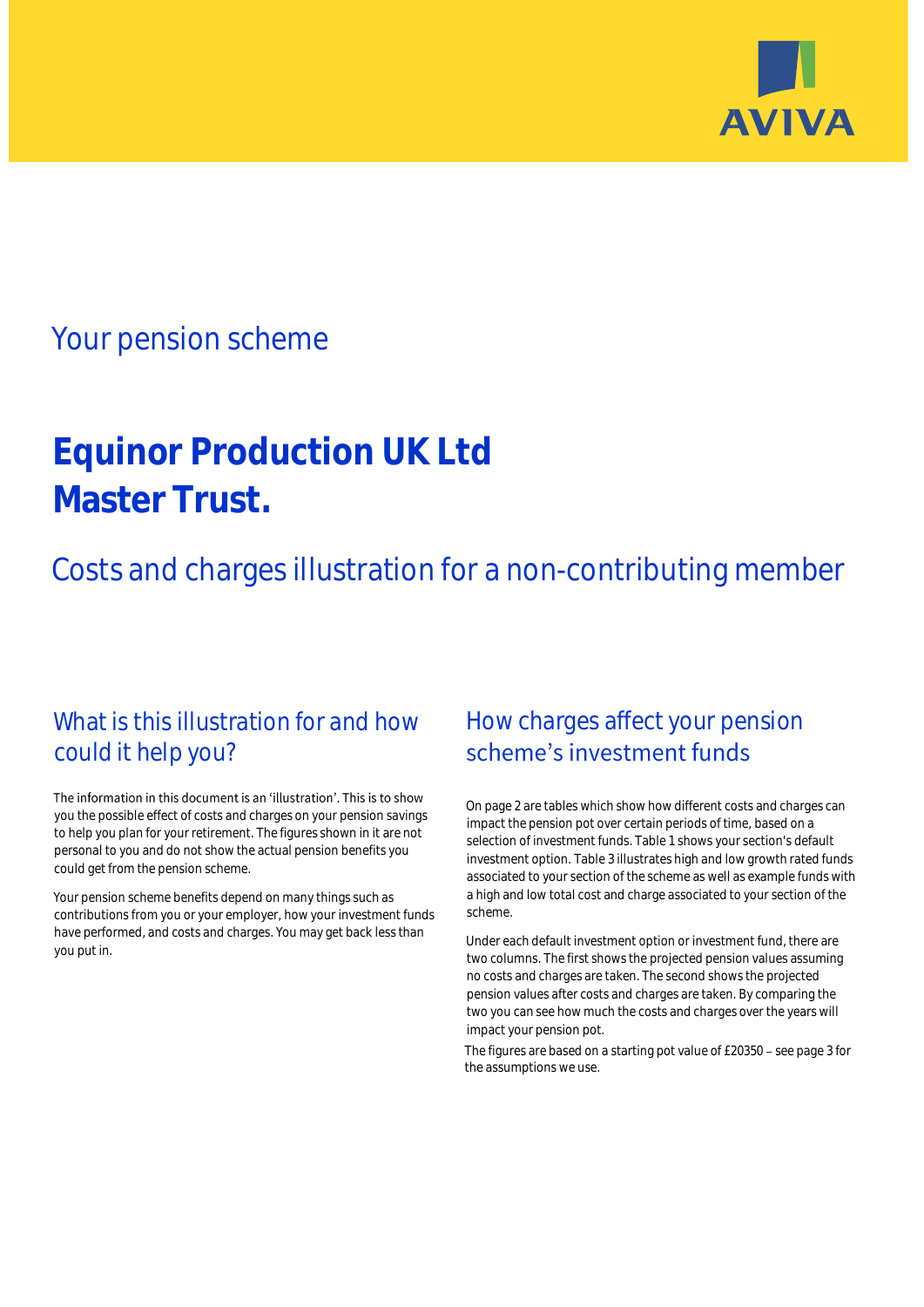| Illustration of effect of costs and charges on the Default Investment Option in |                                                                           |                                    |  |  |  |  |  |  |  |
|---------------------------------------------------------------------------------|---------------------------------------------------------------------------|------------------------------------|--|--|--|--|--|--|--|
| <b>Equinor Production UK Ltd Master Trust.</b>                                  |                                                                           |                                    |  |  |  |  |  |  |  |
|                                                                                 | <b>My Future</b>                                                          |                                    |  |  |  |  |  |  |  |
|                                                                                 | Assumed growth rate 3.3% (p.a.)<br>Assumed costs and charges 0.45% (p.a.) |                                    |  |  |  |  |  |  |  |
|                                                                                 |                                                                           |                                    |  |  |  |  |  |  |  |
| At end of year                                                                  | Projected value assuming no                                               | <b>Projected value after costs</b> |  |  |  |  |  |  |  |
|                                                                                 | costs and charges are taken                                               | and charges are taken              |  |  |  |  |  |  |  |
| $\mathbf{1}$                                                                    | £20,600                                                                   | £20,500                            |  |  |  |  |  |  |  |
| $\overline{2}$                                                                  | £20,800                                                                   | £20,600                            |  |  |  |  |  |  |  |
| 3                                                                               | £21,000                                                                   | £20,700                            |  |  |  |  |  |  |  |
| 4                                                                               | £21,200                                                                   | £20,800                            |  |  |  |  |  |  |  |
| 5                                                                               | £21,500                                                                   | £21,000                            |  |  |  |  |  |  |  |
| 10                                                                              | £22,600                                                                   | £21,600                            |  |  |  |  |  |  |  |
| 15                                                                              | £23,900                                                                   | £22,300                            |  |  |  |  |  |  |  |
| 20                                                                              | £25,200                                                                   | £23,000                            |  |  |  |  |  |  |  |
| 25                                                                              | £26,600                                                                   | £23,700                            |  |  |  |  |  |  |  |
| 30                                                                              | £28,000                                                                   | £24,400                            |  |  |  |  |  |  |  |
| 35                                                                              | £29,600                                                                   | £25,100                            |  |  |  |  |  |  |  |
| 40                                                                              | £30,900                                                                   | £25,600                            |  |  |  |  |  |  |  |
| 45                                                                              | £31,600                                                                   | £25,700                            |  |  |  |  |  |  |  |
| 50                                                                              | £31,800                                                                   | £25,300                            |  |  |  |  |  |  |  |

٦

### **Table 2**

| List of Funds included in the Default Investment Option |                       |                    |  |  |  |  |  |  |
|---------------------------------------------------------|-----------------------|--------------------|--|--|--|--|--|--|
| <b>Fund name</b>                                        | <b>Total Cost and</b> | <b>Growth Rate</b> |  |  |  |  |  |  |
|                                                         | Charge (p.a.)         | (p.a.)             |  |  |  |  |  |  |
| Av MyM My Future Growth                                 | 0.47%                 | 3.60%              |  |  |  |  |  |  |
| Av MyM My Future Consolidation                          | 0.42%                 | 2.40%              |  |  |  |  |  |  |
|                                                         |                       |                    |  |  |  |  |  |  |
|                                                         |                       |                    |  |  |  |  |  |  |
|                                                         |                       |                    |  |  |  |  |  |  |
|                                                         |                       |                    |  |  |  |  |  |  |
|                                                         |                       |                    |  |  |  |  |  |  |
|                                                         |                       |                    |  |  |  |  |  |  |
|                                                         |                       |                    |  |  |  |  |  |  |
|                                                         |                       |                    |  |  |  |  |  |  |

#### **Aviva Life & Pensions UK Limited.**

Registered in England No. 3253947. Registered office: Aviva, Wellington Row, York, YO90 1WR. Authorised by the Prudential Regulation Authority and regulated by the Financial Conduct Authority and the Prudential Regulation Authority. Firm Reference Number 185896. **aviva.co.uk** TEMP GFI NG071309 09/2018